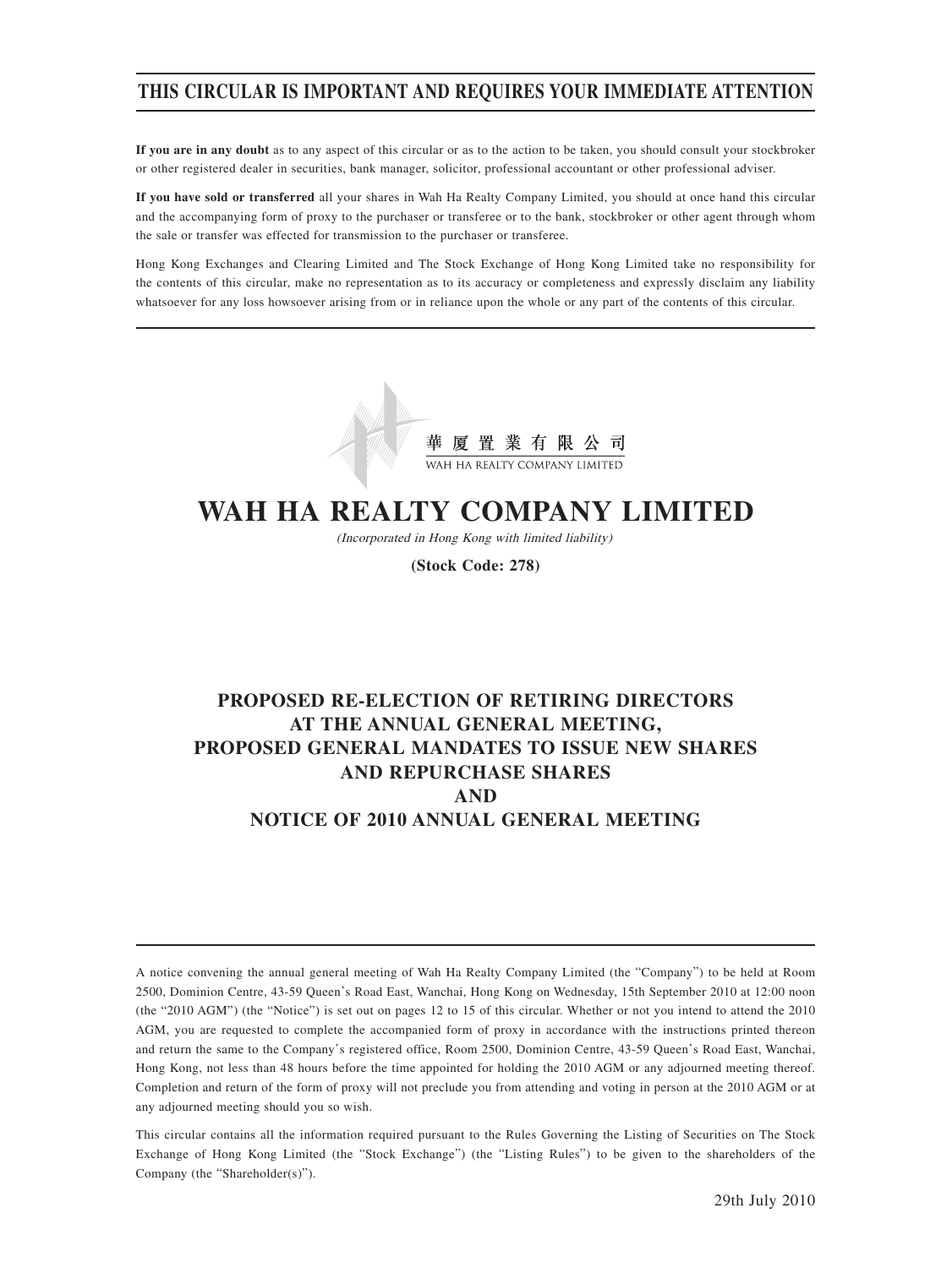## **CONTENTS**

## Page

## **LETTER FROM THE CHAIRMAN**

|                                                  | $\mathfrak{Z}$ |
|--------------------------------------------------|----------------|
|                                                  |                |
|                                                  |                |
| APPENDIX I DETAILS OF RETIRING DIRECTORS SEEKING |                |
|                                                  | 5              |
|                                                  |                |
|                                                  |                |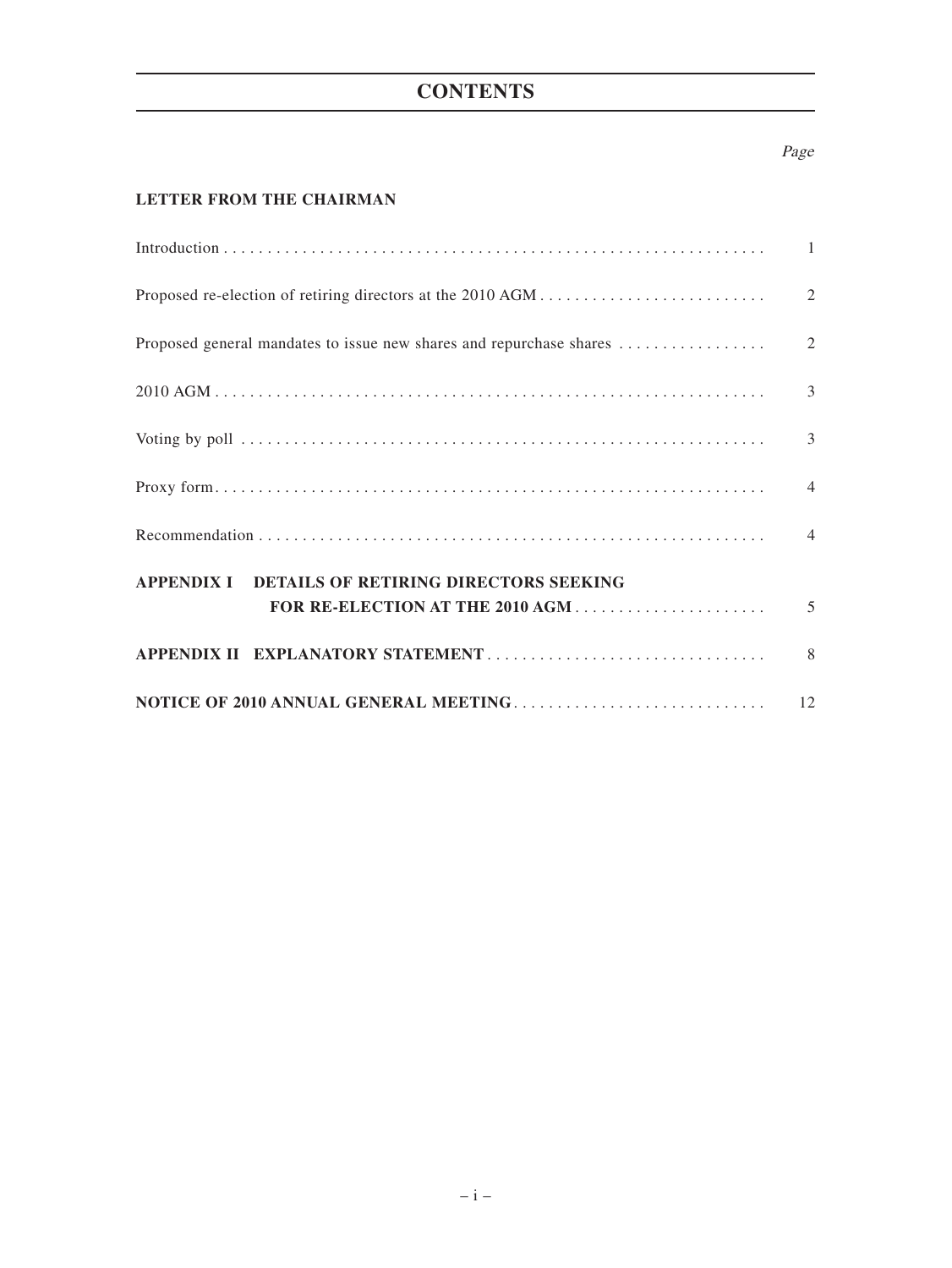

# **WAH HA REALTY COMPANY LIMITED**

(Incorporated in Hong Kong with limited liability)

**(Stock Code: 278)**

Executive Directors: Mr. Cheung Kee Wee (Chairman) Mr. Cheung Lin Wee Mr. Cheung Ying Wai, Eric

Registered Office: Room 2500, Dominion Centre, 43-59 Queen's Road East, Wanchai, Hong Kong

Non-executive Directors: Mr. John Ho Mr. Ng Kwok Tung

Independent Non-executive Directors: Mr. Lam Hon Keung, Keith Mr. Chan Woon Kong Mr. Soo Hung Leung, Lincoln

Dear Shareholder(s),

## **PROPOSED RE-ELECTION OF RETIRING DIRECTORS AT THE ANNUAL GENERAL MEETING, PROPOSED GENERAL MANDATES TO ISSUE NEW SHARES AND REPURCHASE SHARES AND NOTICE OF 2010 ANNUAL GENERAL MEETING**

### **INTRODUCTION**

The purpose of this circular is to provide you with information regarding the ordinary resolutions to be proposed at the 2010 AGM relating to (i) the proposed re-election of directors of the Company (the "Directors") who are due to retire at the 2010 AGM and (ii) the granting of general mandates to the board of Directors (the "Board") for the issue and repurchase of the fully-paid up ordinary shares of  $HK$0.65$  each of the Company (the "Share(s)"); and to give you the Notice at which the ordinary resolutions as set out in the Notice will be proposed.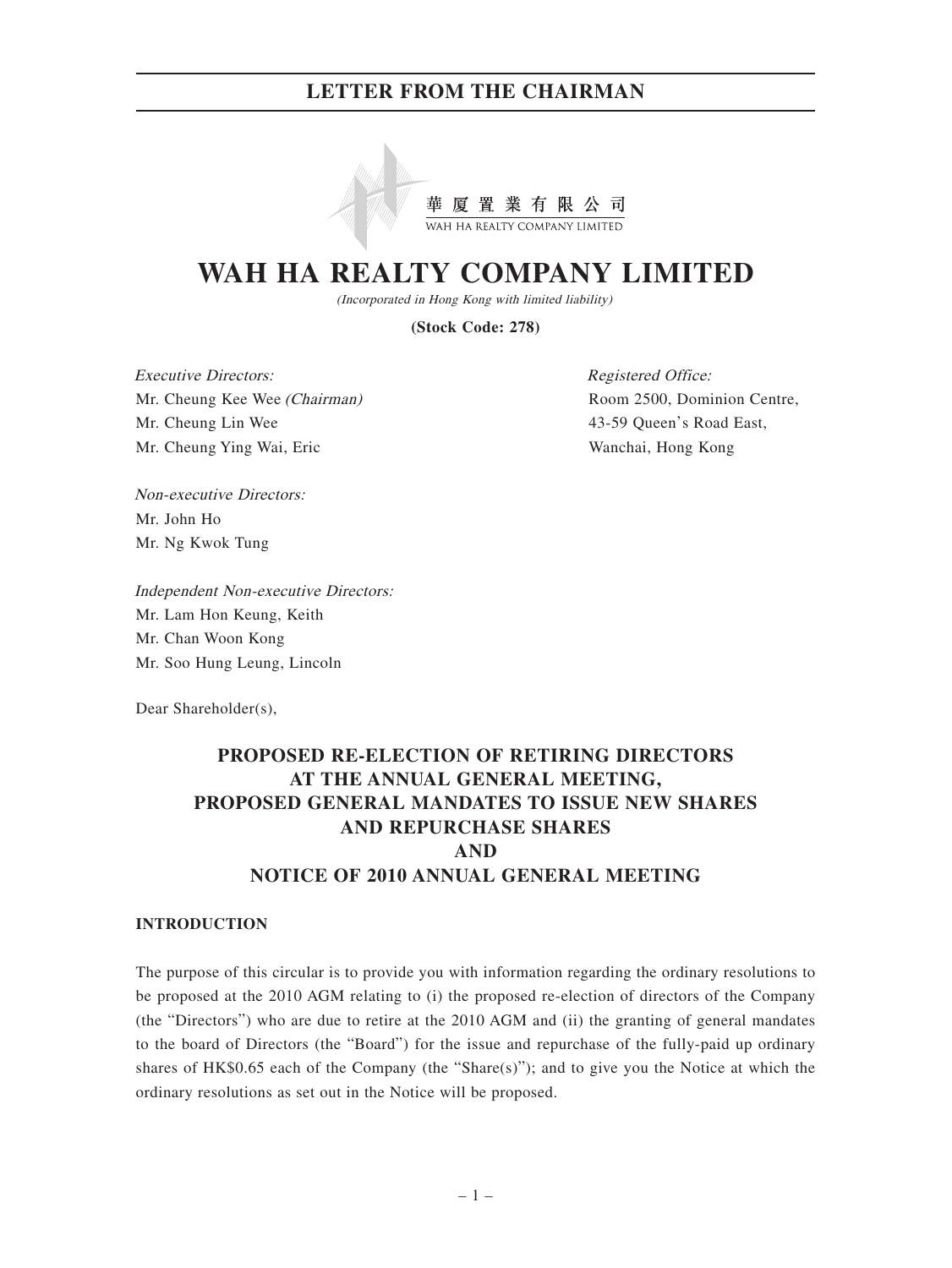## **PROPOSED RE-ELECTION OF RETIRING DIRECTORS AT THE 2010 AGM**

In accordance with Article 103(A) of the Company's Articles of Association, Mr. Cheung Lin Wee, Mr. John Ho and Mr. Lam Hon Keung, Keith will retire by rotation at the 2010 AGM and they, being eligible, offer themselves for re-election.

Details of the above Directors which are required to be disclosed under the Listing Rules are set out in **APPENDIX I** to this circular.

## **PROPOSED GENERAL MANDATES TO ISSUE NEW SHARES AND REPURCHASE SHARES**

At the annual general meeting of the Company held on 25th August 2009, general mandates were given to the Board to exercise the power of the Company to issue and repurchase Shares. Such general mandates will lapse at the conclusion of the 2010 AGM unless they are renewed at that meeting. It is therefore proposed to seek for your approval of the ordinary resolutions to be proposed at the 2010 AGM to give fresh general mandates to the Board to exercise the powers of the Company to issue new Shares and repurchase Shares.

### **Proposed General Mandate to issue new Shares**

At the 2010 AGM, Resolution No.  $5(B)$  as set out in the Notice ("Resolution  $5(B)$ ") will be proposed as an ordinary resolution to grant a general and unconditional mandate to the Board to allot, issue and deal with new Shares representing up to 20% of the aggregate nominal amount of the share capital of the Company in issue at the date of passing the resolution (the "Issue Mandate"). As at 23rd July 2010, being the latest practicable date prior to the printing of this circular (the "Latest Practicable Date"), the issued share capital of the Company comprised 120,960,000 Shares. On the basis that no further Shares are issued or repurchased from the Latest Practicable Date up to the date of the 2010 AGM, the Company will be allowed under the Issue Mandate to issue a maximum of 24,192,000 Shares. In addition, subject to the passing of resolution no. 5(A) as set out in the Notice ("Resolution 5(A)"), resolution 5(C) as set out in the Notice ("Resolution 5(C)") will be proposed as an ordinary resolution to extend the authority of the Board to allot, issue and deal with additional Shares representing the number of Shares repurchased under the Repurchase Mandate as hereinafter mentioned.

The Board wishes to state that they have no present intention to allot, issue or deal with any new Shares. Approval is being sought from the Shareholders as a general mandate for the purposes of Section 57B of the Companies Ordinance and the Listing Rules.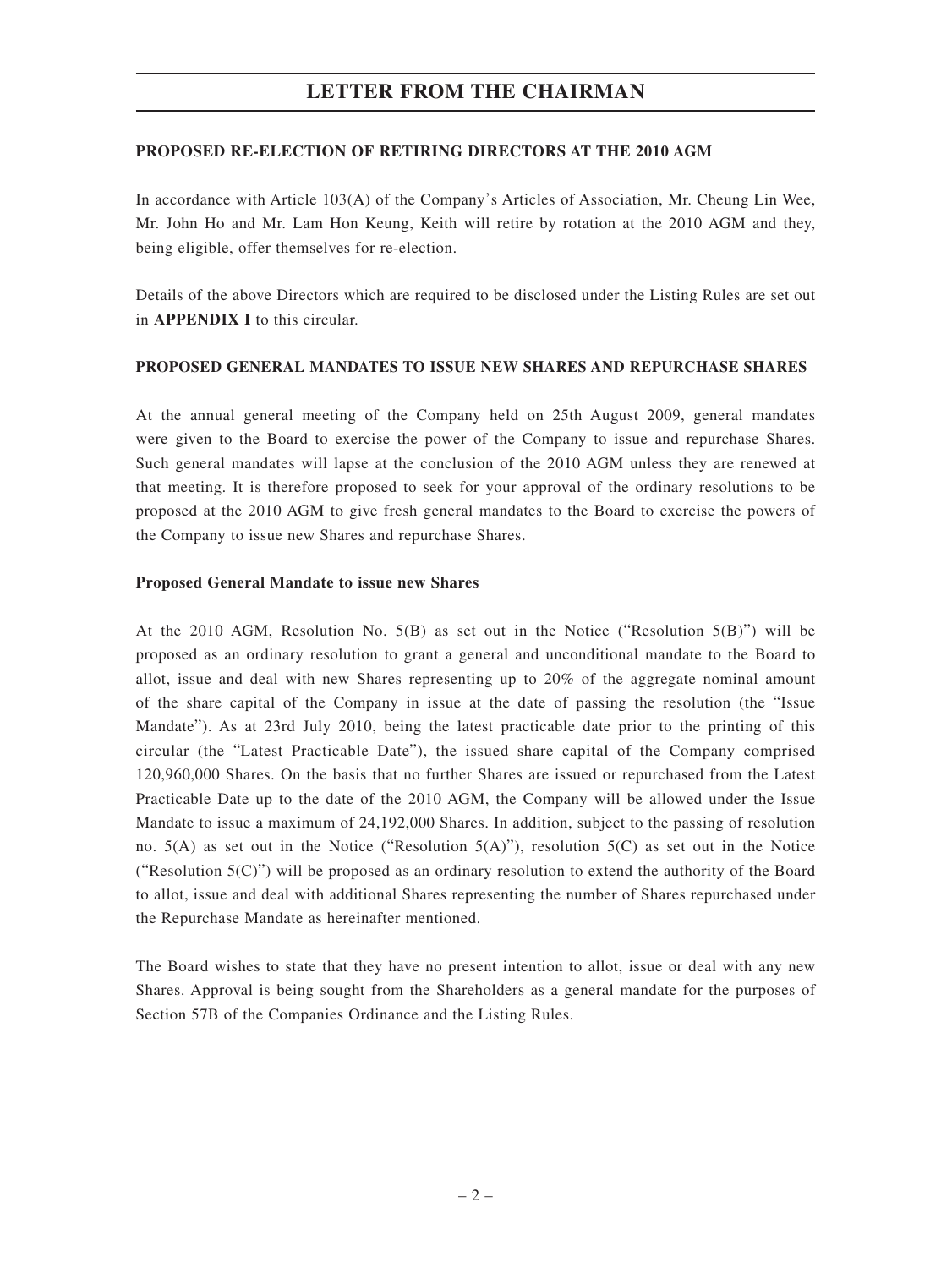## **Proposed General Mandate to repurchase Shares**

At the 2010 AGM, Resolution 5(A) will be proposed as an ordinary resolution pursuant to which the Board will be granted a general and unconditional mandate to exercise all the powers of the Company to repurchase issued and fully-paid up Shares on the Stock Exchange not exceeding 10 per cent of the aggregate nominal amount of the issued share capital of the Company at the date of passing the resolution (the "Repurchase Mandate") subject to the criteria set out in the resolution.

Shareholders should note that the authority relates only to repurchases made on the Stock Exchange or otherwise in accordance with the Listing Rules. In addition, Shareholders should also note that the general mandate will continue in force until the earliest of (i) the conclusion of the next annual general meeting of the Company; (ii) the expiration of the period within which the next annual general meeting of the Company is required by the Company's Articles of Association or by the laws of the Hong Kong Special Administrative Region (the "HKSAR") to be held; and (iii) the date on which such authority is revoked or varied by an ordinary resolution of the Shareholders in general meeting.

An explanatory statement, as required by the relevant rules set out in the Listing Rules to regulate the repurchase by companies with primary listings on the Stock Exchange of their own securities on the Stock Exchange, to provide requisite information to you for your consideration of the proposed Repurchase Mandate is set out in **APPENDIX II** to this circular.

### **2010 AGM**

The Notice is set out on pages 12 to 15 of this circular.

An announcement will be made by the Company following the conclusion of the 2010 AGM to inform you of the poll results of the 2010 AGM.

## **VOTING BY POLL**

Pursuant to the Listing Rules, any vote of the shareholders at a general meeting must be taken by poll. The Chairman of the 2010 AGM will therefore put each of the resolutions to be proposed at the meeting to be voted by way of a poll pursuant to Article 74 of the Company's Articles of Association.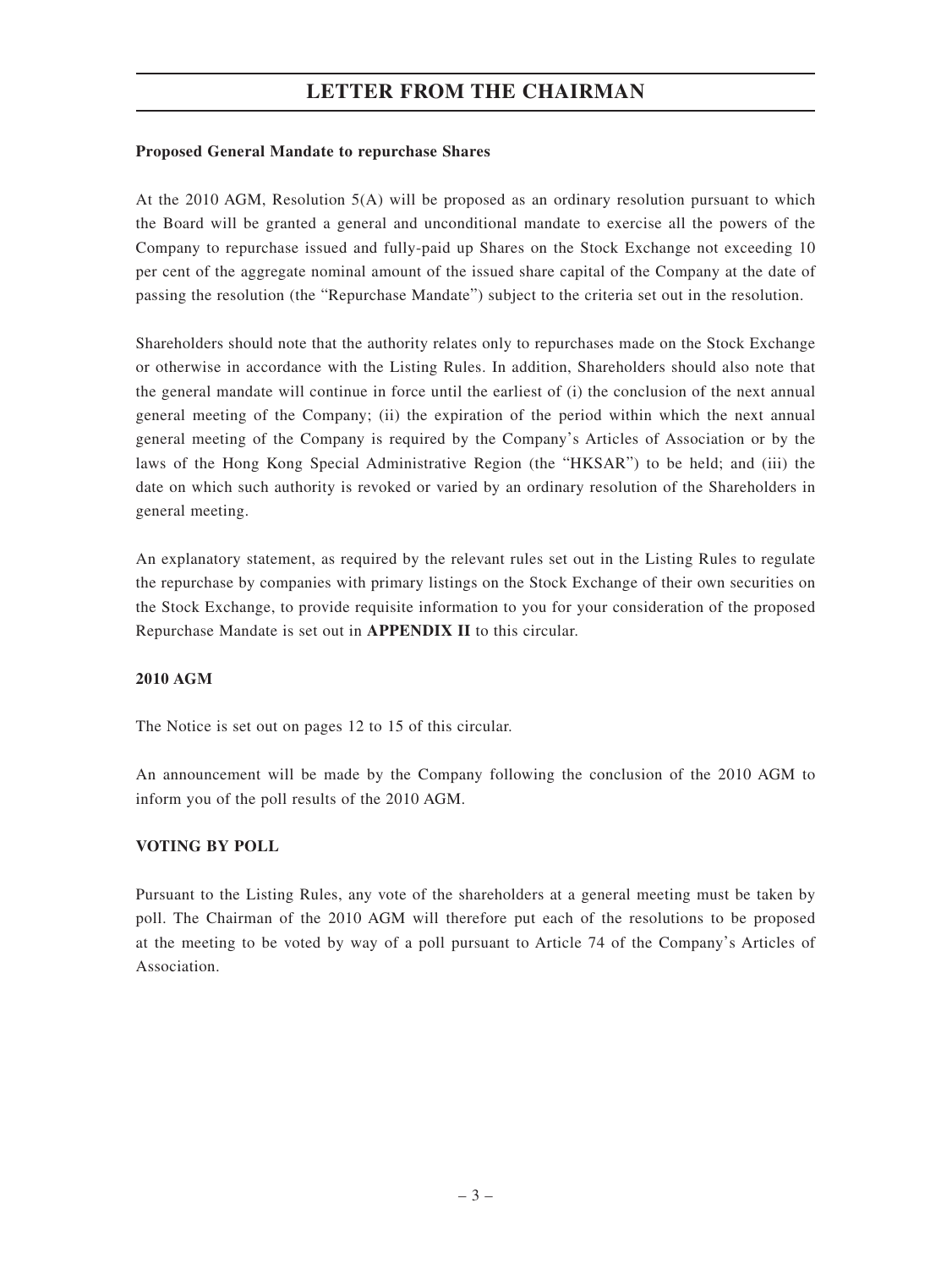## **PROXY FORM**

Proxy form for use at the 2010 AGM is enclosed herewith. The proxy form can also be downloaded from the Company's website at http://www.wahha.com under "Investor Relations". Whether or not you are able to attend the 2010 AGM, you are requested to complete, sign and return the enclosed proxy form in accordance with the instructions printed thereon to the Company's registered office at Room 2500, Dominion Centre, 43-59 Queen's Road East, Wanchai, Hong Kong as soon as possible and in any event not less than 48 hours before the time appointed for the holding of the 2010 AGM or any adjournment thereof. Completion and return of the proxy forms will not preclude you from attending and voting at the 2010 AGM or any adjournment thereof should you so wish.

## **RECOMMENDATION**

The Board is of the opinion that the ordinary resolutions in relation to the re-election of the retiring Directors and general mandates for the issue and repurchase of the Shares as set out in the Notice are all in the best interests of the Company and the Shareholders. Accordingly, the Board recommends you to vote in favour of all the resolutions to be proposed at the 2010 AGM.

Yours faithfully, **Cheung Kee Wee** Chairman

Hong Kong, 29th July 2010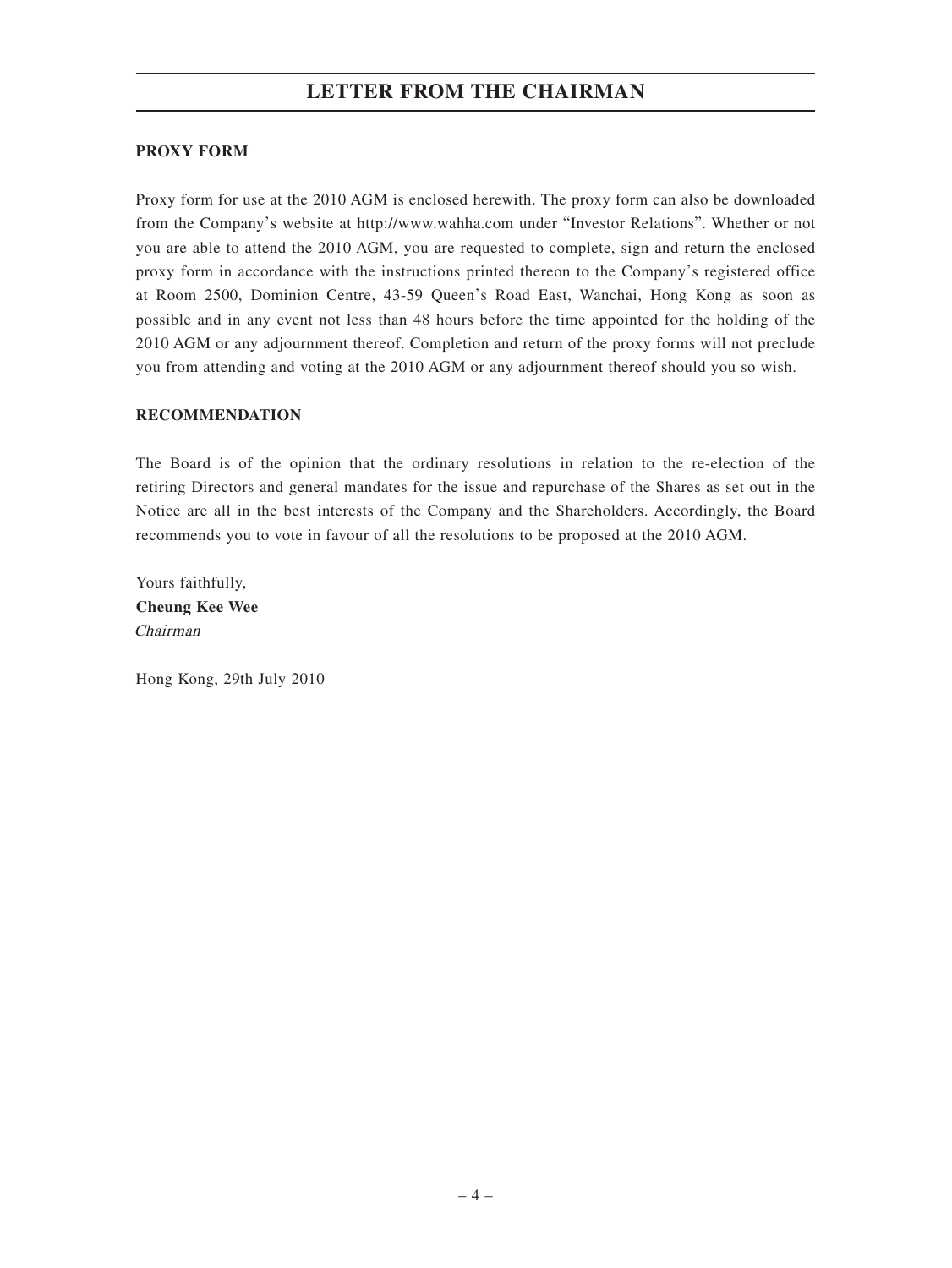## **APPENDIX I DETAILS OF RETIRING DIRECTORS SEEKING FOR RE-ELECTION AT THE 2010 AGM**

In accordance with Article 103(A) of the Articles of Association of the Company, Mr. Cheung Lin Wee, Mr. John Ho and Mr. Lam Hon Keung, Keith will retire from office and they, being eligible, will offer themselves for re-election at the 2010 AGM. Their details are as follows:

**Mr. Cheung Lin Wee**, aged 52, joined the Group and was appointed an Executive Director of the Company in 1985. Mr. Cheung holds a Bachelor Degree in Finance. He has over 25 years' experience in property management and is now mainly responsible for the property management activities of the Group. Mr. Cheung did not hold any directorships in any other listed public companies in the last three years.

Mr. Cheung is the spouse of Madam Wu Suet Yi, Rita, the son of Madam Chin Lan Hong, the brother-in-law of Madam Kung So Ha, Anne and Madam Hoh Kwok Hing, Corinne, all the aforesaid persons are the substantial shareholders of the Company. He is also the brother of Mr. Cheung Kee Wee and Mr. Cheung Ying Wai, Eric, Executive Directors and substantial shareholders of the Company. Save as disclosed herein, Mr. Cheung does not have any relationship with any other Directors, senior management, substantial shareholders or controlling shareholders of the Company. Mr. Cheung is a director in each of the subsidiaries of the Company. As at the Latest Practicable Date, the interests of Mr. Cheung in the Shares which are required to be disclosed pursuant to Part XV of the Securities and Futures Ordinance ("SFO") were as follows:

| % of issued   |              |                         |                           |
|---------------|--------------|-------------------------|---------------------------|
| share capital | <b>Total</b> | <b>Family interests</b> | <b>Personal interests</b> |
| 11.79         | 14.254.800   | 238,000                 | 14.016.800                |
|               |              | (Note)                  |                           |

Note: The 238,000 shares were beneficially held by Madam Wu Suet Yi, Rita, the spouse of Mr. Cheung Lin Wee.

Mr. Cheung has not entered into any service contract with the Company but he is subject to retirement by rotation and re-election at the annual general meetings of the Company in accordance with the Articles of Association of the Company. The Director's remuneration of Mr. Cheung is recommended by the Remuneration Committee of the Company with reference to the Group's performance and profitability as well as the prevailing remuneration benchmark in the industry and approved by the Shareholders at the annual general meetings of the Company. For the year ended 31st March 2010, Mr. Cheung received a Director's fee of HK\$80,000 but he was not entitled to any additional emoluments in his capacity as an Executive Director of the Company.

Save as disclosed above, there are no any other matters concerning Mr. Cheung that need to be brought to the attention of the Shareholders nor is there any other information that needs to be disclosed pursuant to the requirements of Rule 13.51(2) of the Listing Rules.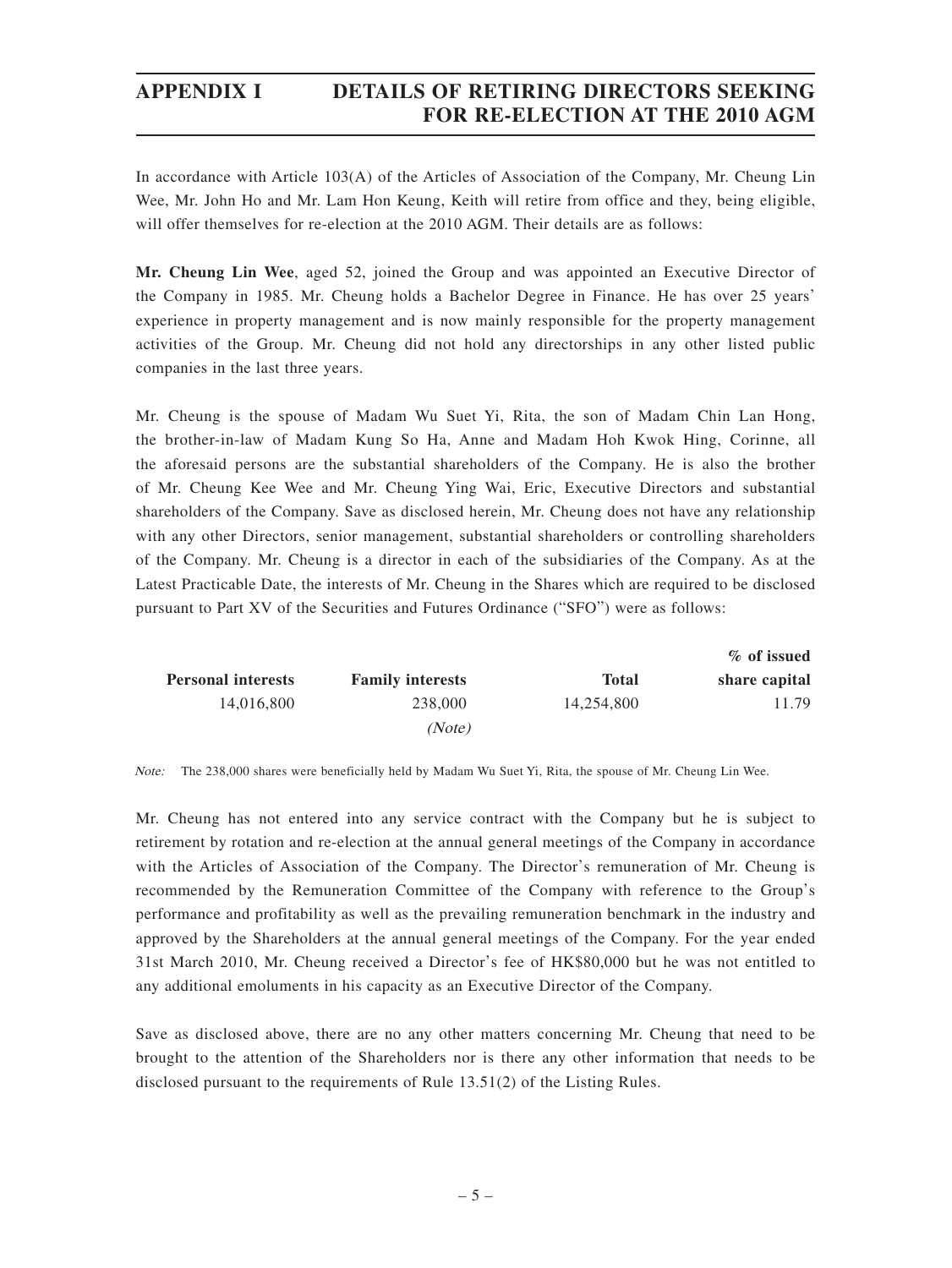## **APPENDIX I DETAILS OF RETIRING DIRECTORS SEEKING FOR RE-ELECTION AT THE 2010 AGM**

**Mr. John Ho**, aged 64, was appointed an Independent Non-executive Director of the Company in 1994 and was re-designated as a Non-executive Director of the Company in 2004. He was also appointed a member of the Audit Committee and the Remuneration Committee of the Company in 1998 and 2005 respectively. Mr. Ho holds a Bachelor of Laws degree from the University of London and has over 30 years' legal experience. He is a practicing solicitor in Hong Kong and a consultant of Messrs John Ho & Tsui which currently renders professional services not relating to listing matters to certain private companies in which all the Executive Directors of the Company have interests as directors and/or beneficial shareholders. Mr. Ho is currently an independent nonexecutive director of Wong's Kong King International (Holdings) Limited and also a CEO and executive director of China Western Investments PLC., a London listed company. Save as disclosed herein, Mr. Ho did not hold any directorships in any other listed public companies in the last three years.

Mr. Ho does not have any relationship with any Directors, senior management, substantial shareholders or controlling shareholders of the Company. Mr. Ho does not hold any position in other members of the Group. As at the Latest Practicable Date, Mr. Ho does not have any interest in the Shares which is required to be disclosed pursuant to Part XV of the SFO.

Mr. Ho has not entered into any service contract with the Company but he is subject to retirement by rotation and re-election at the annual general meetings of the Company in accordance with the Articles of Association of the Company. The Director's remuneration of Mr. Ho is recommended by the Board with reference to the Group's performance and profitability as well as the prevailing remuneration benchmark in the industry and approved by the Shareholders at the annual general meetings of the Company. For the year ended 31st March 2010, Mr. Ho received a Director's fee of HK\$80,000 and he was not entitled to any additional emoluments in his capacity as a Non-executive Director or a Committee member of the Company.

Save as disclosed above, there are no any other matters concerning Mr. Ho that need to be brought to the attention of the Shareholders nor is there any other information that needs to be disclosed pursuant to the requirements of Rule 13.51(2) of the Listing Rules.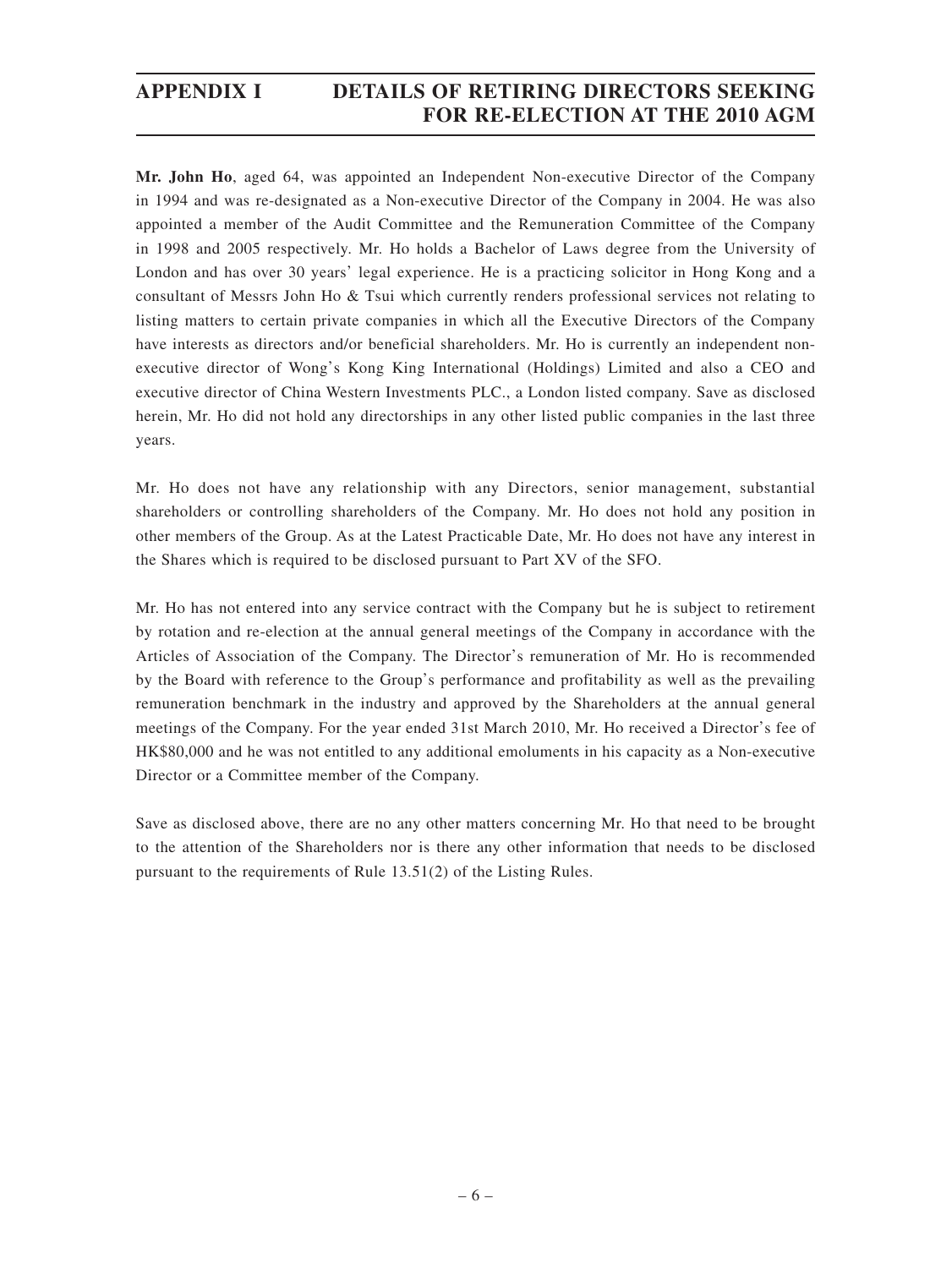## **APPENDIX I DETAILS OF RETIRING DIRECTORS SEEKING FOR RE-ELECTION AT THE 2010 AGM**

**Mr. Lam Hon Keung, Keith** O.B.E, J.P., aged 70, was appointed Independent Non-executive Director of the Company in 1993. He was also elected as Chairman of the Audit Committee and appointed a member of the Remuneration Committee of the Company in 1998 and 2005 respectively. He was a Committee Member of Far East Exchange Limited (1975-86), a Council Member of the Stock Exchange (1987-94), an ex-President of Rotary Club of Hong Kong South (1976-77), an appointed Legislative Councillor in 1984 and a member of the Social Welfare Advisory Committee (2000-2006). Mr. Lam is active in community and social involvements, he is the Chairman of the Hong Kong Buddhist Hospital and Vice Chairman of the Hong Kong Buddhist Association, etc.. He is also a Fellow of the Hong Kong Institute of Directors and a Fellow of Chartered Management Institute. Mr. Lam was deputy chairman and executive director of Hembly International Holdings Limited up to 28th December 2009. Save as disclosed herein, Mr. Lam did not hold any directorships in any other listed public companies in the last three years.

Mr. Lam does not have any relationship with any Directors, senior management, substantial shareholders or controlling shareholders of the Company. Mr. Lam does not hold any position in other members of the Group. As at the Latest Practicable Date, Mr. Lam does not have any interest in the Shares which is required to be disclosed pursuant to Part XV of the SFO.

Mr. Lam has not entered into any service contract with the Company but he is subject to retirement by rotation and re-election at the annual general meetings of the Company in accordance with the Articles of Association of the Company. The Director's remuneration of Mr. Lam is recommended by the Board with reference to the Group's performance and profitability as well as the prevailing remuneration benchmark in the industry and approved by the Shareholders at the annual general meetings of the Company. For the year ended 31st March 2010, Mr. Lam received a Director's fee of HK\$80,000 and he was not entitled to any additional emoluments in his capacity as an Independent Non-executive Director, Chairman or member of the Committees of the Company.

Save as disclosed above, there are no any other matters concerning Mr. Lam that need to be brought to the attention of the Shareholders nor is there any other information that needs to be disclosed pursuant to the requirements of Rule 13.51(2) of the Listing Rules.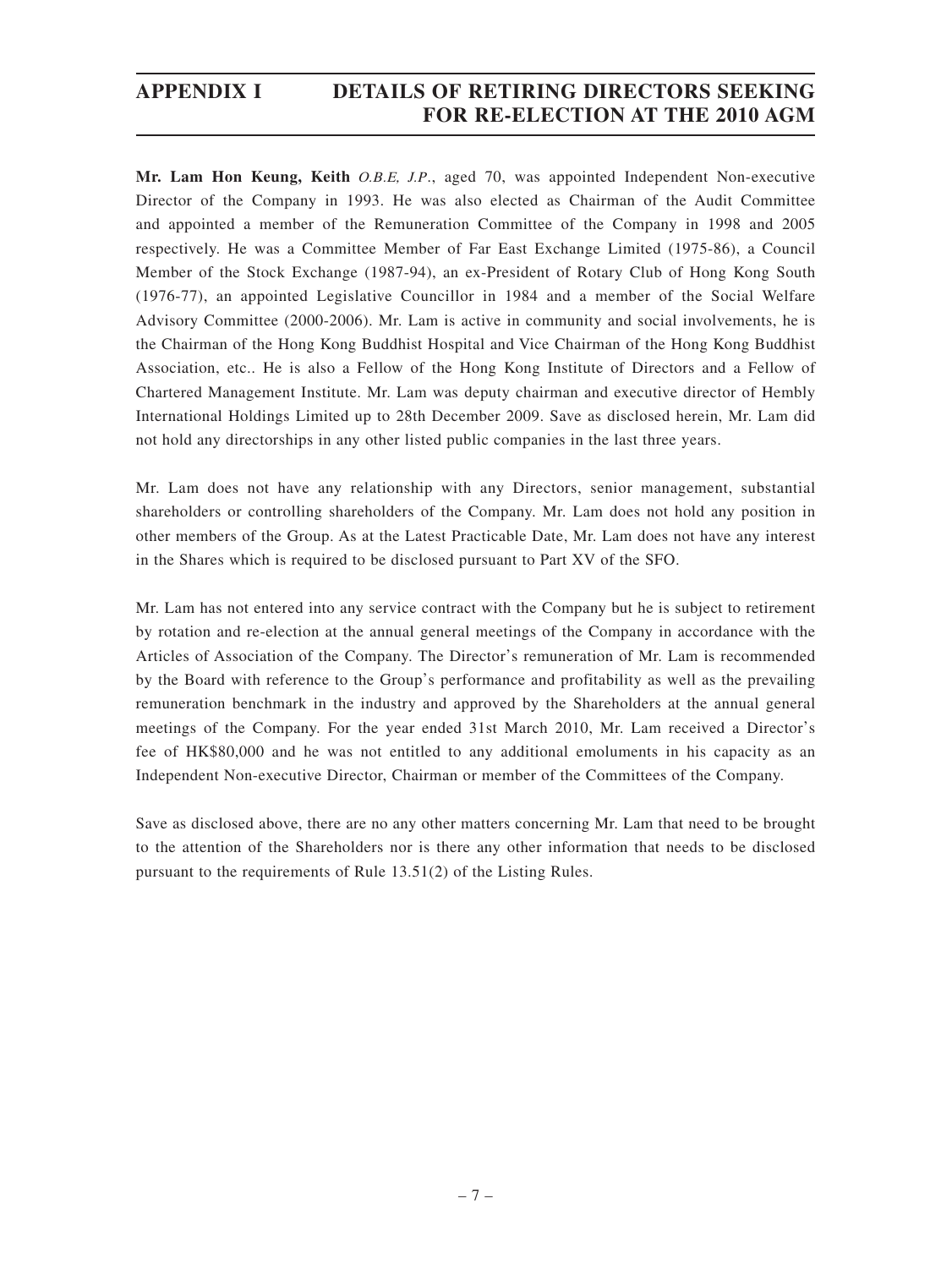This Appendix serves as an explanatory statement which contains all the information required pursuant to the Listing Rules.

### **1. SHARE CAPITAL**

As at the Latest Practicable Date, the issued share capital of the Company comprised 120,960,000 Shares.

Subject to the passing of Resolution 5(A) approving the Repurchase Mandate and on the basis that no further Shares will be issued or repurchased by the Company prior to the 2010 AGM, the Company will be allowed under the Repurchase Mandate to repurchase a maximum of 12,096,000 fully-paid up Shares, representing 10% of the issued share capital of the Company.

## **2. REASONS FOR REPURCHASE**

The Board believes that it is in the best interests of the Company and the Shareholders to seek a general authority from the Shareholders to enable the Directors to repurchase Shares in the market. Repurchases of Shares will only be made when the Board believes that such repurchases will benefit the Company and the Shareholders. Such repurchases may, depending on market conditions and funding arrangement at the time, lead to an enhancement of the net asset value and/or earnings per share.

### **3. SOURCES OF FUNDS**

Repurchases would be financed entirely from the Company's funds legally available for such purpose in accordance with the applicable laws of the HKSAR and the Memorandum and Articles of Association of the Company, being distributable profit of the Company and/or the proceeds of a fresh issue of Shares made for the purpose of the repurchases. It is envisaged that the funds required for any repurchase would be derived from such sources.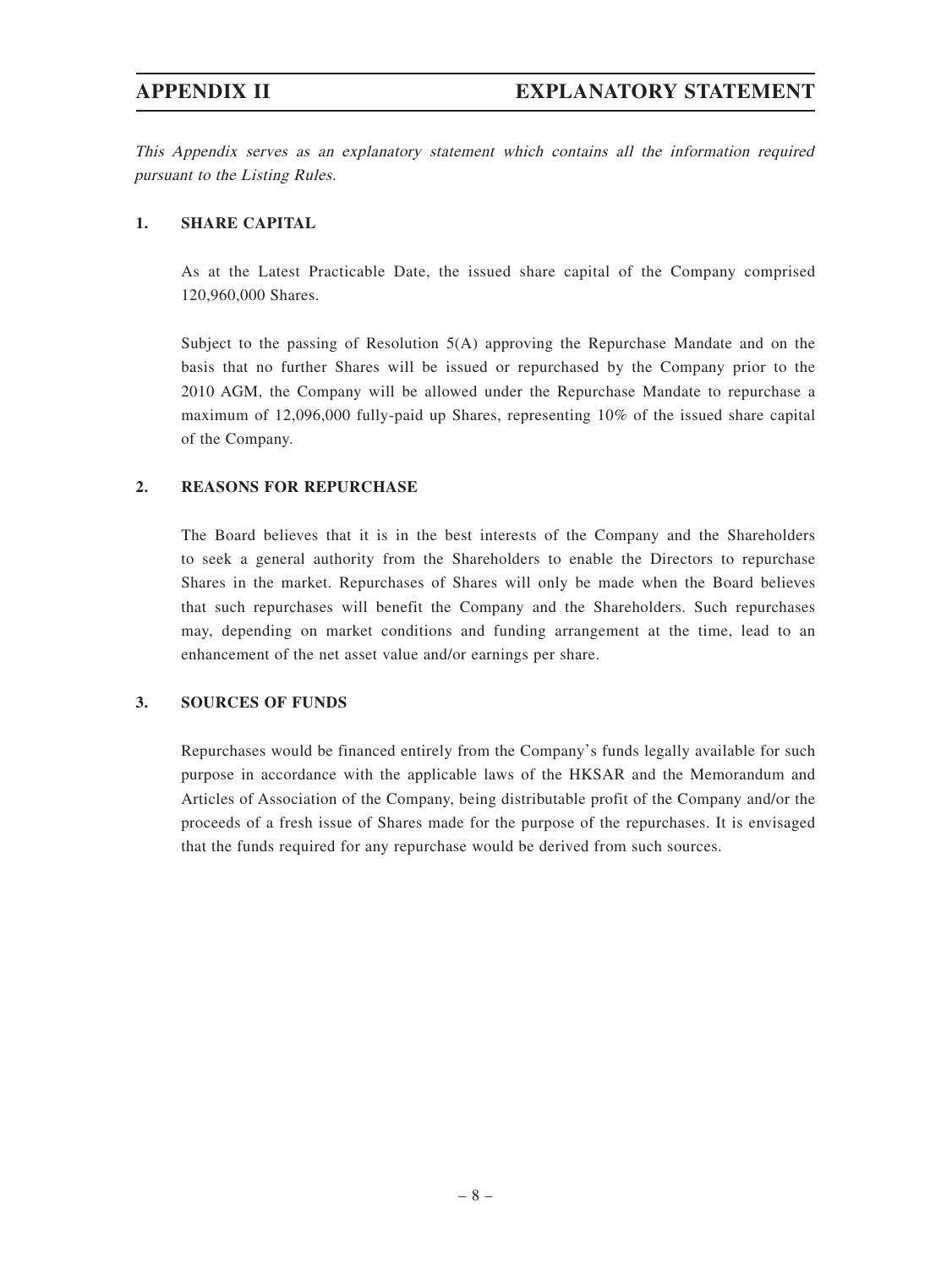## **4. WORKING CAPITAL OR GEARING**

There might be material adverse impact on the working capital or gearing position of the Company (as compared with the position disclosed in the Company's audited financial statements for the year ended 31st March 2010 contained in the 2010 Annual Report of the Company) in the event that the Repurchase Mandate were to be exercised in full at any time during the proposed repurchase period. However, the Board does not propose to exercise the Repurchase Mandate to such extent as would, in the circumstances, have a material adverse effect on the working capital requirements of the Company or the gearing levels which in the opinion of the Board are from time to time appropriate for the Company, unless circumstances justify the share repurchase.

## **5. DIRECTORS AND THEIR ASSOCIATES**

None of the Directors, to the best of their knowledge having made all reasonable enquiries, nor any of their associates (as defined under the Listing Rules), have any present intention to sell any Shares to the Company if the Repurchase Mandate is approved by the Shareholders.

## **6. UNDERTAKING OF THE BOARD**

The Board has undertaken to the Stock Exchange that the Board will exercise the power of the Company to make repurchases of the Shares pursuant to the Resolution  $5(A)$  in accordance with the Listing Rules, all applicable laws of the HKSAR, and the regulations set out in the Memorandum and Articles of Association of the Company.

### **7. CONNECTED PERSONS**

No connected persons (as defined in the Listing Rules) of the Company have notified the Company that they have a present intention to sell Shares to the Company, or have undertaken not to do so, in the event that the Company is authorized to make repurchases of Shares.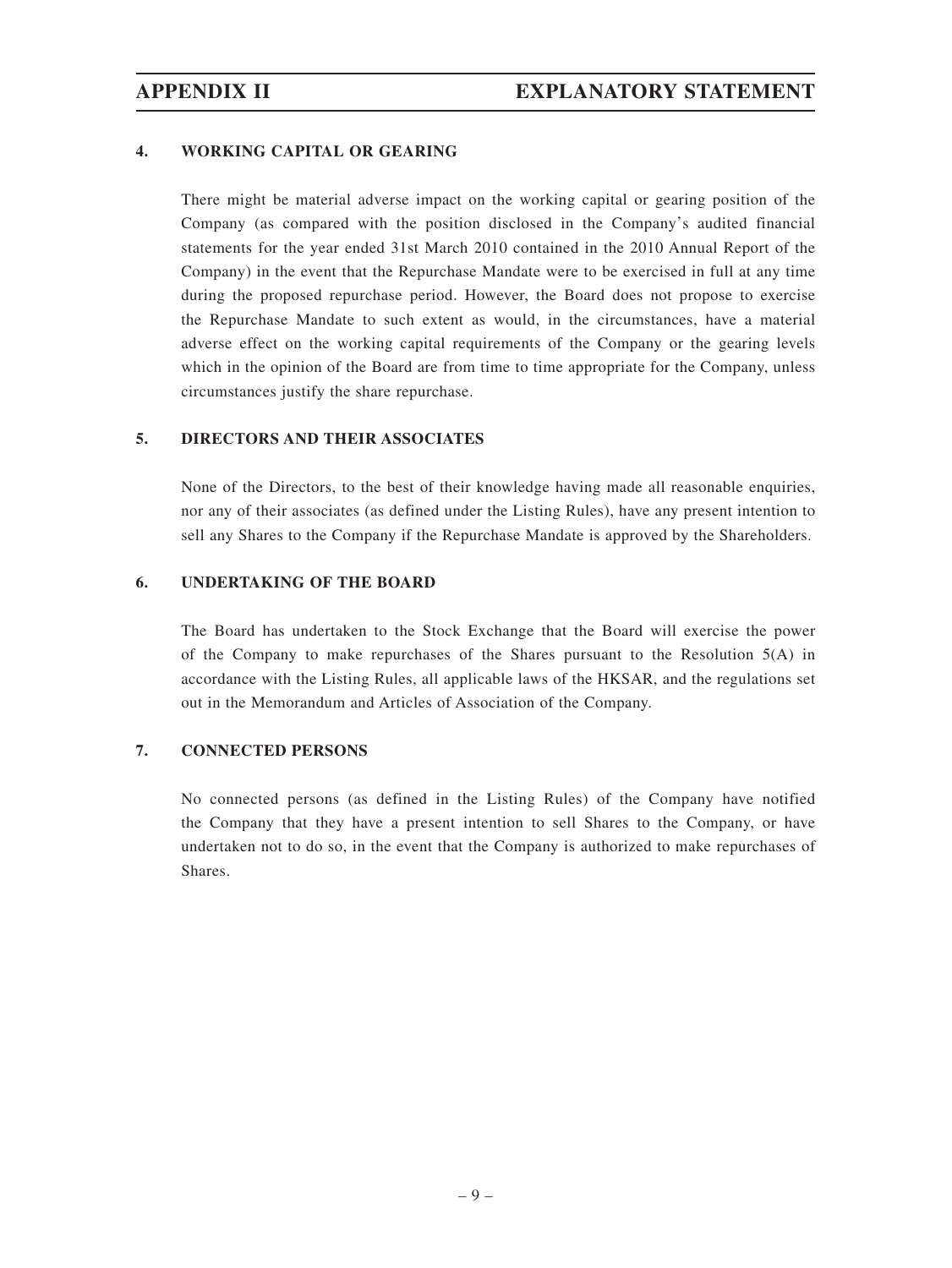## **8. EFFECTS OF TAKEOVERS CODE**

If on the exercise of the power to repurchase Shares pursuant to the Repurchase Mandate, a Shareholder's proportionate interest in the voting rights of the Company increases, such increase will be treated as an acquisition for the purposes of Rule 32 of the Hong Kong Code on Takeovers and Mergers ("Takeovers Code"). Accordingly, a Shareholder or group of Shareholders acting in concert could obtain or consolidate control of the Company and become obliged to make a mandatory offer in accordance with Rules 26 and 32 of the Takeovers Code.

As at the Latest Practicable Date, the substantial Shareholders together with their respective associates were beneficially interested in 75,418,560 Shares, representing approximately 62.4 per cent of the issued share capital of the Company. In the event that the proposed Repurchase Mandate is exercised in full and assuming that no further Shares are issued by the Company, the aggregate interests of the substantial Shareholders together with their respective associates in the Company would be increased to approximately 69.3 per cent of the issued share capital of the Company, resulting in the aggregate amount of the issued share capital of the Company in public hands being reduced to approximately 30.7 per cent. In the opinion of the Board, such increase will not give rise to an obligation to make a mandatory offer under Rules 26 and 32 of the Takeovers Code. The Board has no present intention to exercise the proposed Repurchase Mandate.

## **9. SHARE PURCHASE BY THE COMPANY**

The Company has not purchased any of the Shares (whether on the Stock Exchange or otherwise) in the six months preceding the Latest Practicable Date.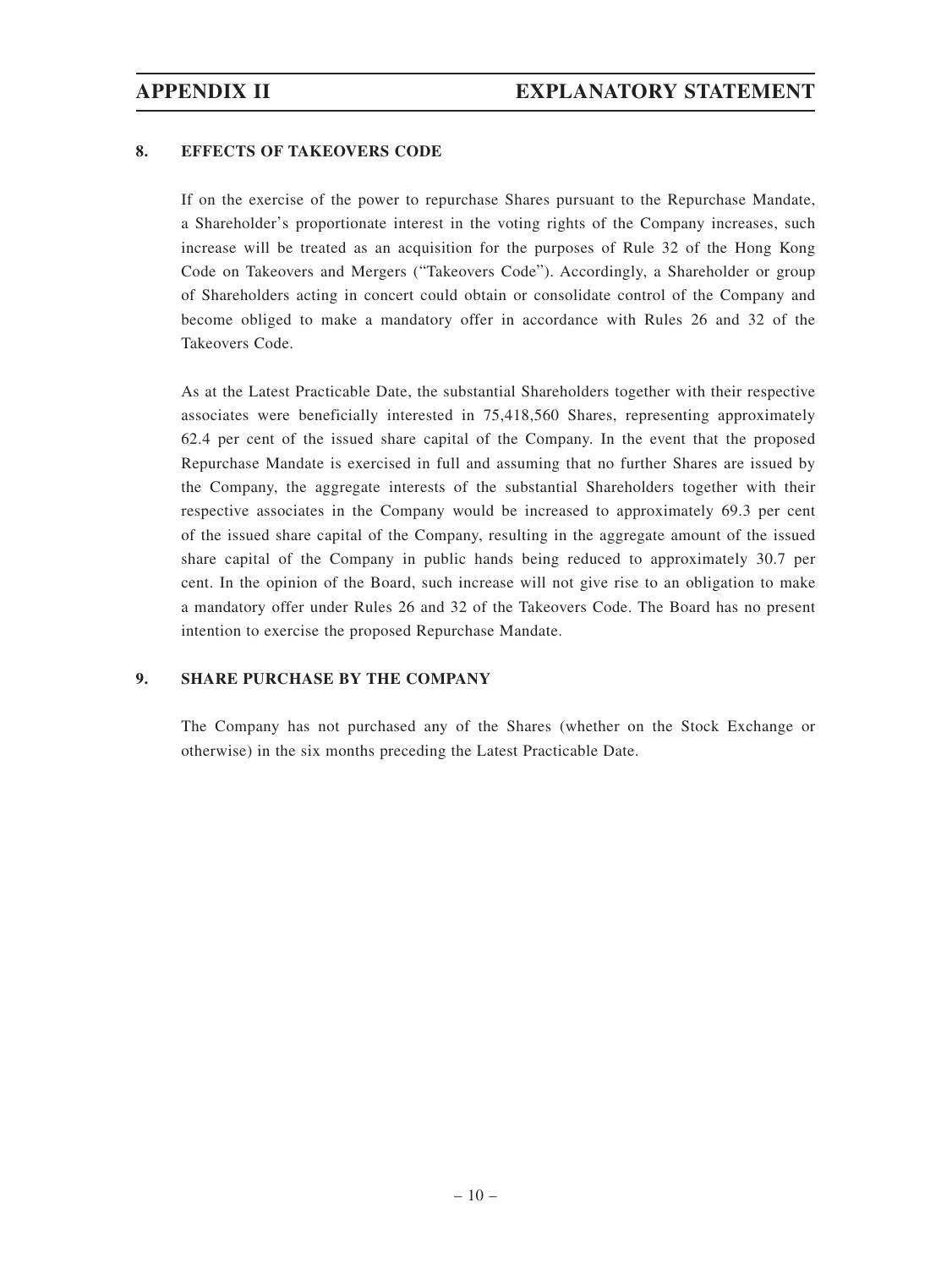# **APPENDIX II EXPLANATORY STATEMENT**

## **10. SHARE PRICES**

The highest and lowest prices at which the Shares traded on the Stock Exchange during each of the previous twelve months from July 2009 to the Latest Practicable Date were as follows:

|                                            | <b>Share</b>   |        |
|--------------------------------------------|----------------|--------|
|                                            | <b>Highest</b> | Lowest |
|                                            | HK\$           | HK\$   |
| 2009                                       |                |        |
| July                                       | 2.20           | 1.88   |
| August                                     | 2.30           | 1.80   |
| September                                  | 2.40           | 2.10   |
| October                                    | 2.45           | 2.26   |
| November                                   | 2.45           | 2.25   |
| December                                   | 2.65           | 2.40   |
| 2010                                       |                |        |
| January                                    | 2.60           | 2.48   |
| February                                   | 2.57           | 2.50   |
| March                                      | 2.58           | 2.50   |
| April                                      | 2.63           | 2.50   |
| May                                        | 2.52           | 2.40   |
| June                                       | 2.80           | 2.48   |
| 1st July up to the Latest Practicable Date | 2.95           | 2.80   |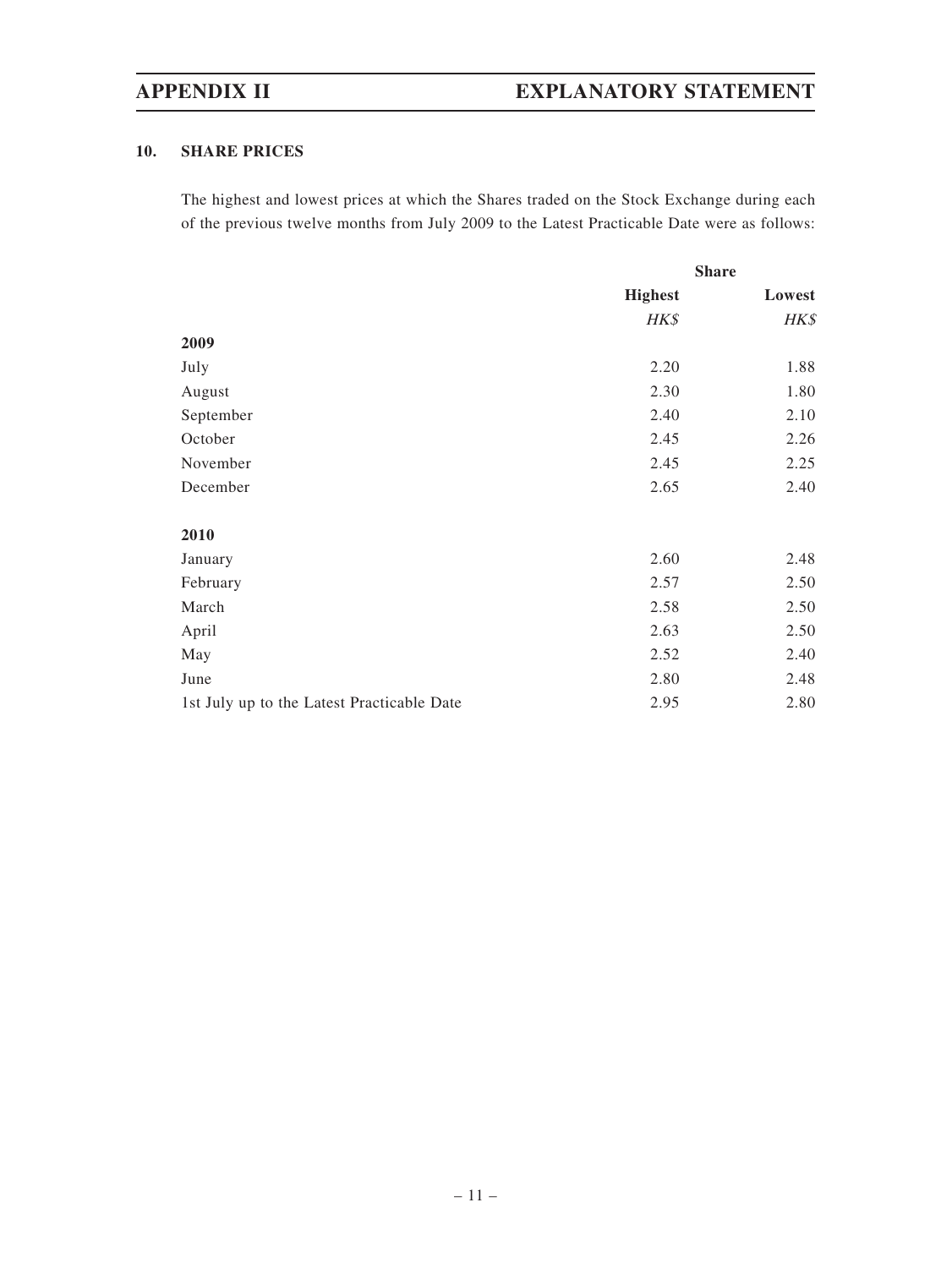

# **WAH HA REALTY COMPANY LIMITED**

(Incorporated in Hong Kong with limited liability)

### **(Stock Code: 278)**

**NOTICE IS HEREBY GIVEN THAT** the 2010 Annual General Meeting of Wah Ha Realty Company Limited (the "Company") will be held at Room 2500, Dominion Centre, 43-59 Queen's Road East, Wanchai, Hong Kong on Wednesday, 15th September 2010 at 12:00 noon for the following purposes:

- 1. To receive, consider and adopt the audited Financial Statements and the Reports of the Directors and Independent Auditor of the Company for the year ended 31st March 2010.
- 2. To declare final and special dividends for the year ended 31st March 2010.
- 3. (A) To re-elect the following retiring Directors:
	- (a) Mr. Cheung Lin Wee as Executive Director;
	- (b) Mr. John Ho as Non-executive Director; and
	- (c) Mr. Lam Hon Keung, Keith as Independent Non-executive Director.
	- (B) To fix the Directors' remuneration.
- 4. To re-appoint PricewaterhouseCoopers as Auditor of the Company and authorise the Board of Directors to fix their remuneration.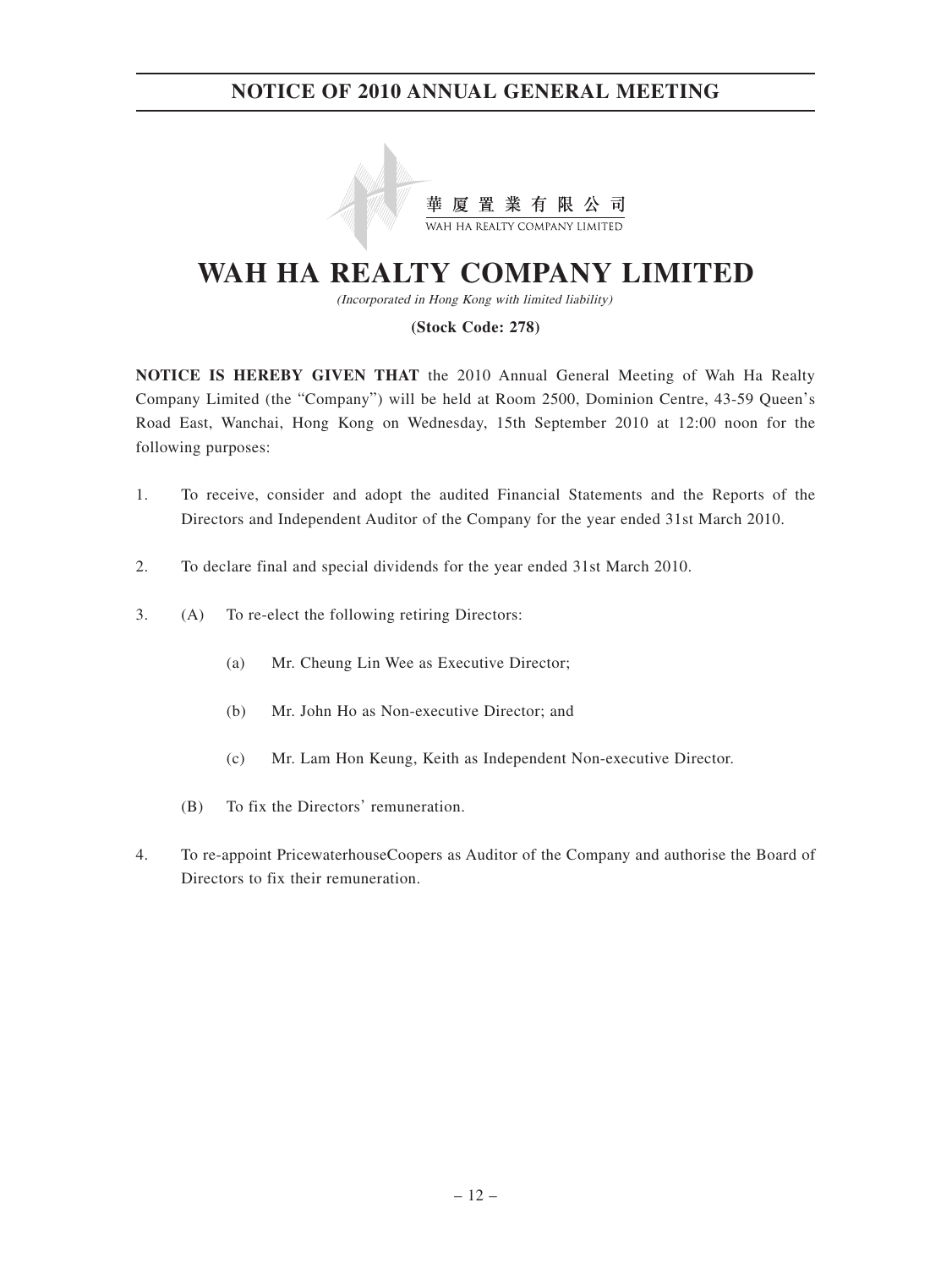- 5. As special business, to consider and, if thought fit, pass with or without modifications, the following resolutions as Ordinary Resolutions:
	- (A) "**THAT**:
		- (a) subject to paragraph (b) below, the exercise by the Board of Directors during the Relevant Period (as hereinafter defined) of all the powers of the Company to repurchase issued shares of HK\$0.65 each ("Shares") in the capital of the Company subject to and in accordance with all applicable laws and the requirements of the Rules Governing the Listing of Securities on The Stock Exchange of Hong Kong Limited be and is hereby generally and unconditionally approved;
		- (b) the aggregate nominal amount of Shares to be repurchased by the Company pursuant to the approval in paragraph (a) above shall not exceed 10% of the aggregate nominal amount of the share capital of the Company in issue at the date of this resolution and the said approval shall be limited accordingly; and
		- (c) for the purposes of this resolution, "Relevant Period" means the period from the passing of this resolution until whichever is the earlier of:
			- (i) the conclusion of the next Annual General Meeting of the Company;
			- (ii) the expiration of the period within which the next Annual General Meeting of the Company is required by the Company's Articles of Association or by the laws of the HKSAR to be held; and
			- (iii) the date on which the authority set out in this resolution is revoked or varied by an ordinary resolution of the shareholders of the Company in general meeting."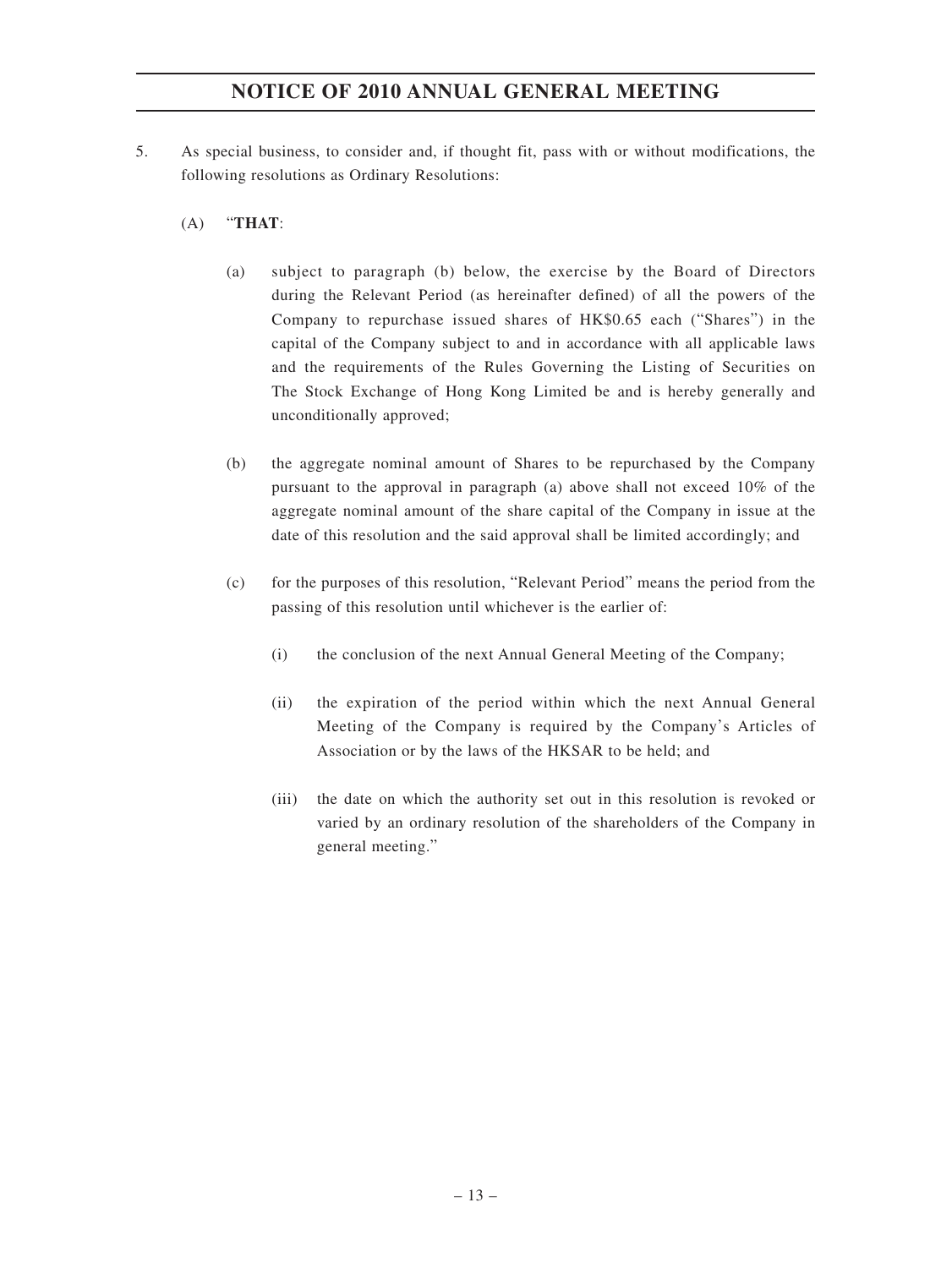- (B) "**THAT** the general mandate unconditionally given to the Board of Directors to issue and dispose of additional Shares not exceeding 20% of the existing issued share capital of the Company be and is hereby renewed until whichever is the earlier of:
	- (a) the conclusion of the next Annual General Meeting of the Company;
	- (b) the expiration of the period within which the next Annual General Meeting of the Company is required by the Company's Articles of Association or by the laws of the HKSAR to be held; and
	- (c) the date on which the authority set out in this resolution is revoked or varied by an ordinary resolution of the shareholders of the Company in general meeting."
- (C) "**THAT** conditional upon the passing of the Resolutions Nos. 5(A) and 5(B), the general mandate granted to the Board of Directors to issue and dispose of additional Shares pursuant to Resolution No. 5(B) be and is hereby extended by the addition thereto of an amount representing the aggregate nominal amount of the share capital of the Company repurchased by the Company under the authority granted pursuant to Resolution No. 5(A), provided that such amount shall not exceed 10% of the aggregate nominal amount of the issued share capital of the Company at the date of passing this resolution."

By Order of the Board **Raymond W. M. Chu** Company Secretary

Hong Kong, 29th July 2010